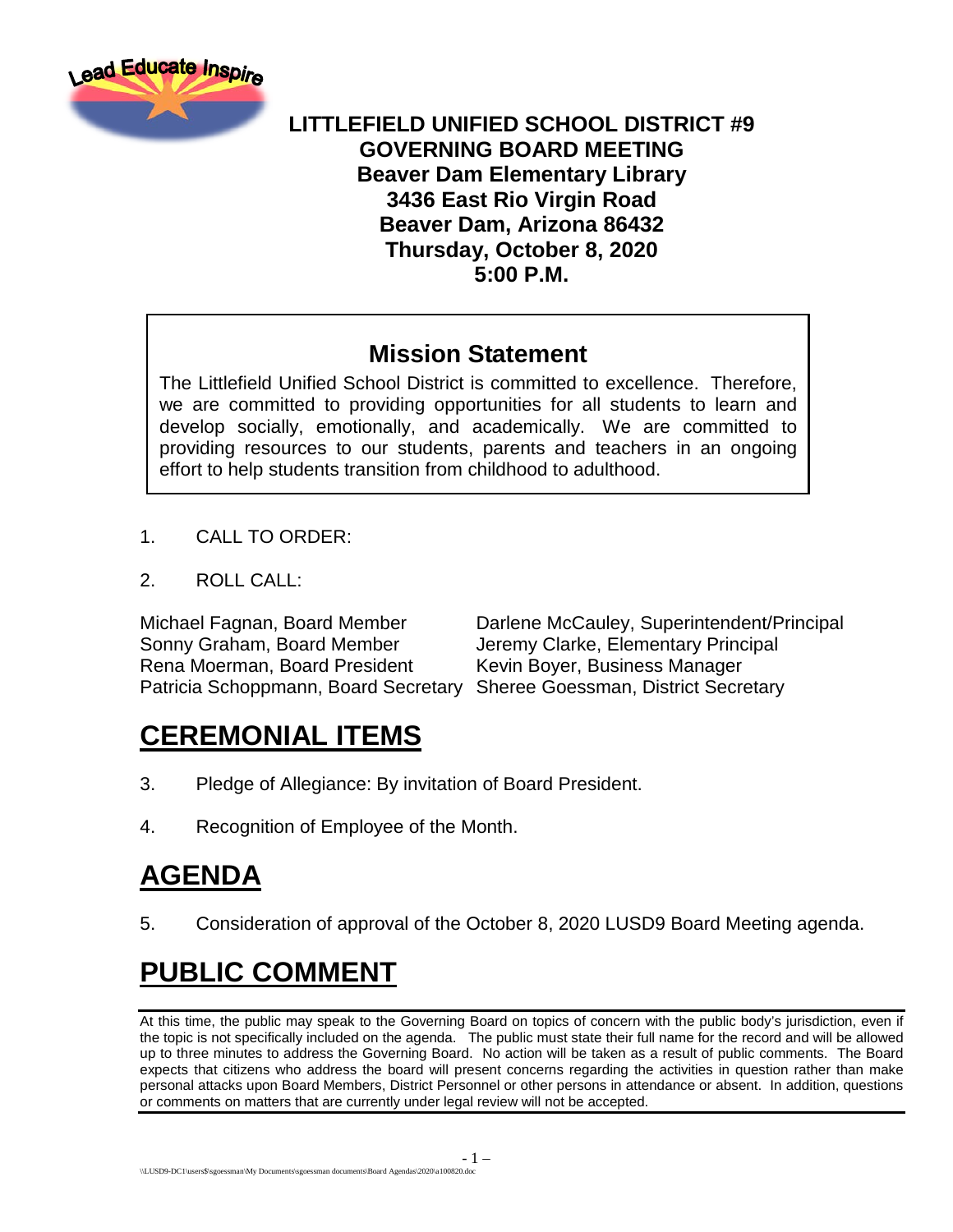

6. Public Comment.

## **INFORMATION AND DISCUSSION:**

- 7. Mr. Boyer, Business Manager.
	- a. Student Activity Account Balance.
	- b. Food Service Financial.
	- c. Maintenance quarterly expenditure report.
	- d. Budget Update
	- e. Other
- 8. Jeremy Clarke, Elementary Principal
	- a. School Update.
	- b. Other
- 9. Mrs. McCauley, Superintendent/Principal
	- a. School Update.
	- b. Other.
- 10. Board Reports.
	- a. Other

## **CONSENT AGENDA**

Approval of Routine Orders of Business. Documentation concerning the matters on the Consent Agenda may be reviewed at the Littlefield Unified School District Office, located at 3490 East Rio Virgin Road, Beaver Dam, Arizona. Any Board Member may request an item be pulled off the agenda for further discussion.

- 11. Consideration of approval of the September 10, 2020 Governing Board Meeting Minutes.
- 12. Consideration of approval of Vouchers:
	- a. LUSD9 Payroll Vouchers: 06/2106 and 07/2107.
	- b. LUSD9 Vouchers: 1004 and 1005.
	- c. Stipends

(Members of the public may view the content of the vouchers 24 hours prior to the board meeting in the district office.)

13. Consideration of approval of FY 2020/2021 Certified and Classified Personnel, Substitute Personnel, and Coaches per the attached list, including the following:

| <b>Name</b>          | <b>Position</b>                    | <b>Effective</b><br>Date |
|----------------------|------------------------------------|--------------------------|
| <b>Kortney Oster</b> | <b>Elementary Paraprofessional</b> | 10/05/2020               |
| Isela Zarate         | Long Term Substitute               | 08/06/2020               |

14. Consideration of the following staff resignations/terminations: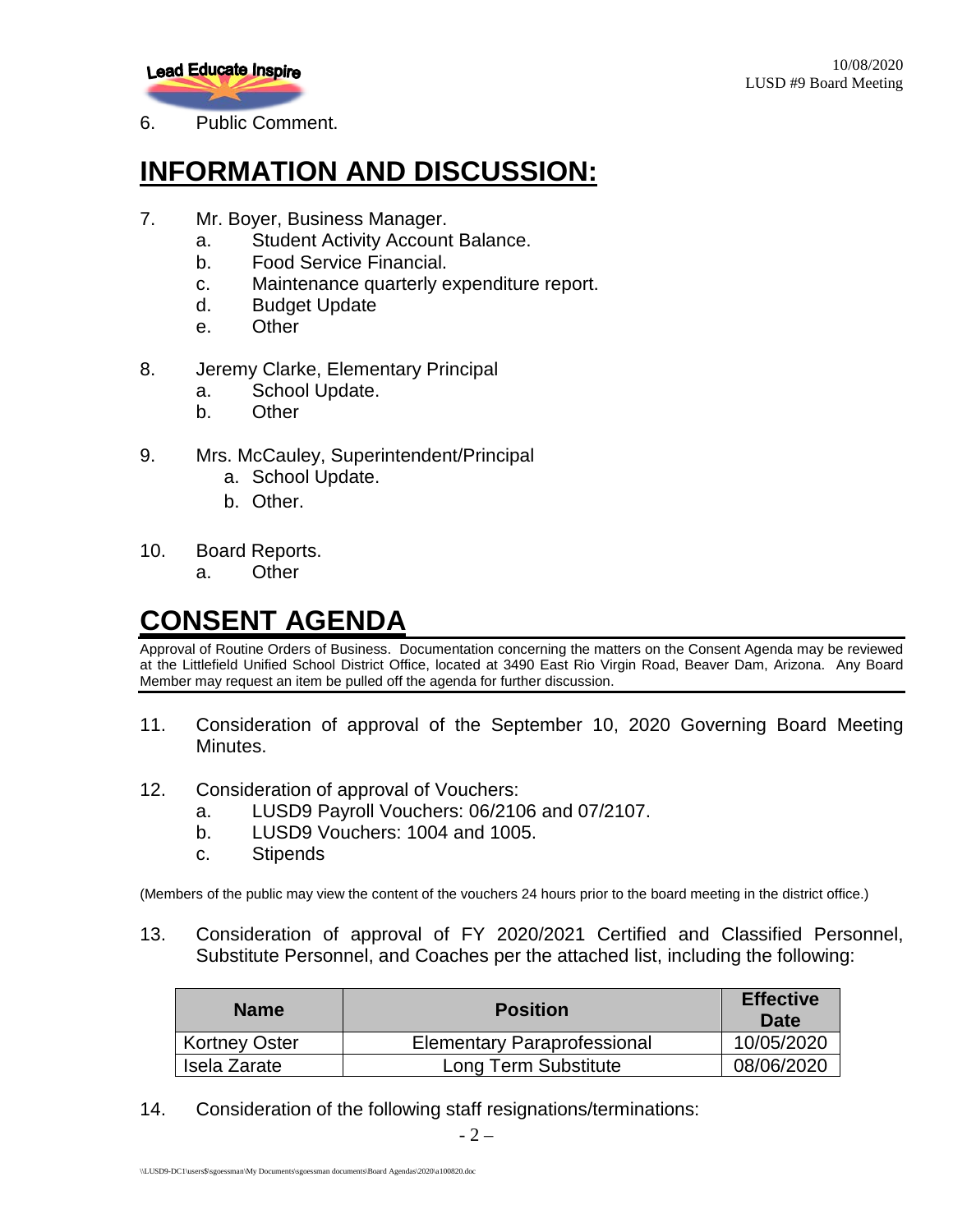

| <b>Name</b>   | <b>Position Location</b>           | <b>Last Day</b> |
|---------------|------------------------------------|-----------------|
| Ashley Manson | <b>Elementary Paraprofessional</b> | 09/18/2020      |

15. Consideration of payment to Isela Zarate.

#### **ACTION ITEMS AND/OR DISCUSSION**

- 16. Consideration of approval of donations received by the District per Policy KCD.
	- a. Boulevard Home \$248.17 to BDES and \$273.17 to BDHS
		- b. Rotary Club of Mesquite \$420 for Verizon Hotspots
		- c. Beaver Dam Resort Backpacks, clothing, and school supplies to BDES
		- d. Elks Lodge #2811 School supplies to BDES
		- e. Desert Rose Community Food Bank School supplies to BDES
		- f. Mesquite Chamber of Commerce, Body & Soul, Danielles Chocolate and Popcorn, and Community Members – Gift bags to BDES and BDHS Teachers.
		- g. Smiths Food & Drug Plastic bags for the students meals.
- 17. Review and direction regarding Professional/Support Staff Donation of Sick Leave.
	- a. Policy GCCG
	- b. Regulation GCCG-RA
	- c. Exhibit GCCG-EA
	- d. Exhibit GCCG-EB
	- e. Exhibit GCCG-EC
- 18. Review and discussion regarding the plans to reopen the schools.
- 19. Discussion and possible action regarding allowing foreign exchange students to attend the schools per Policy #JFABB for the 2021/2022 School Year.
- 20. Discussion regarding Governing Board Self Evaluation per Policy #BAA.
- 21. Discussion and action on Annual Financial Report for FY 2020.
- 22. November Agenda Items.

#### **INFORMATION ITEMS**

- 23. News articles about the schools.
- 24. Upcoming Governing Board Conferences:
	- a. ASBA School Board Service Webinar  $-$  November 10<sup>th</sup> I was elected, What Now? – 6:00 p.m. – 7:00 p.m.